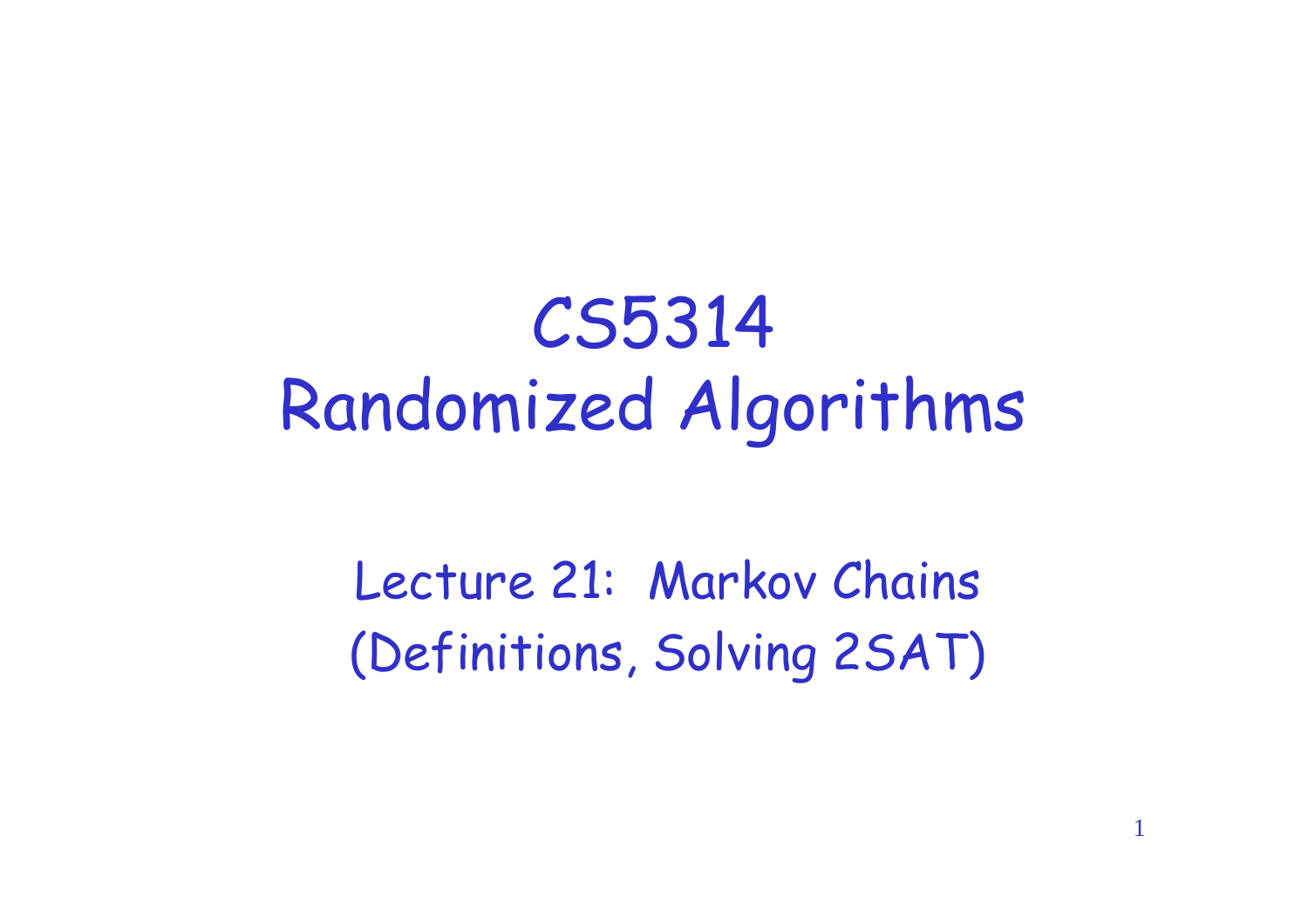## Objectives

- •Introduce Markov Chains
	- –powerful model for special random processes
- •Analyze a simple randomized algorithms for 2SAT and 3SAT problems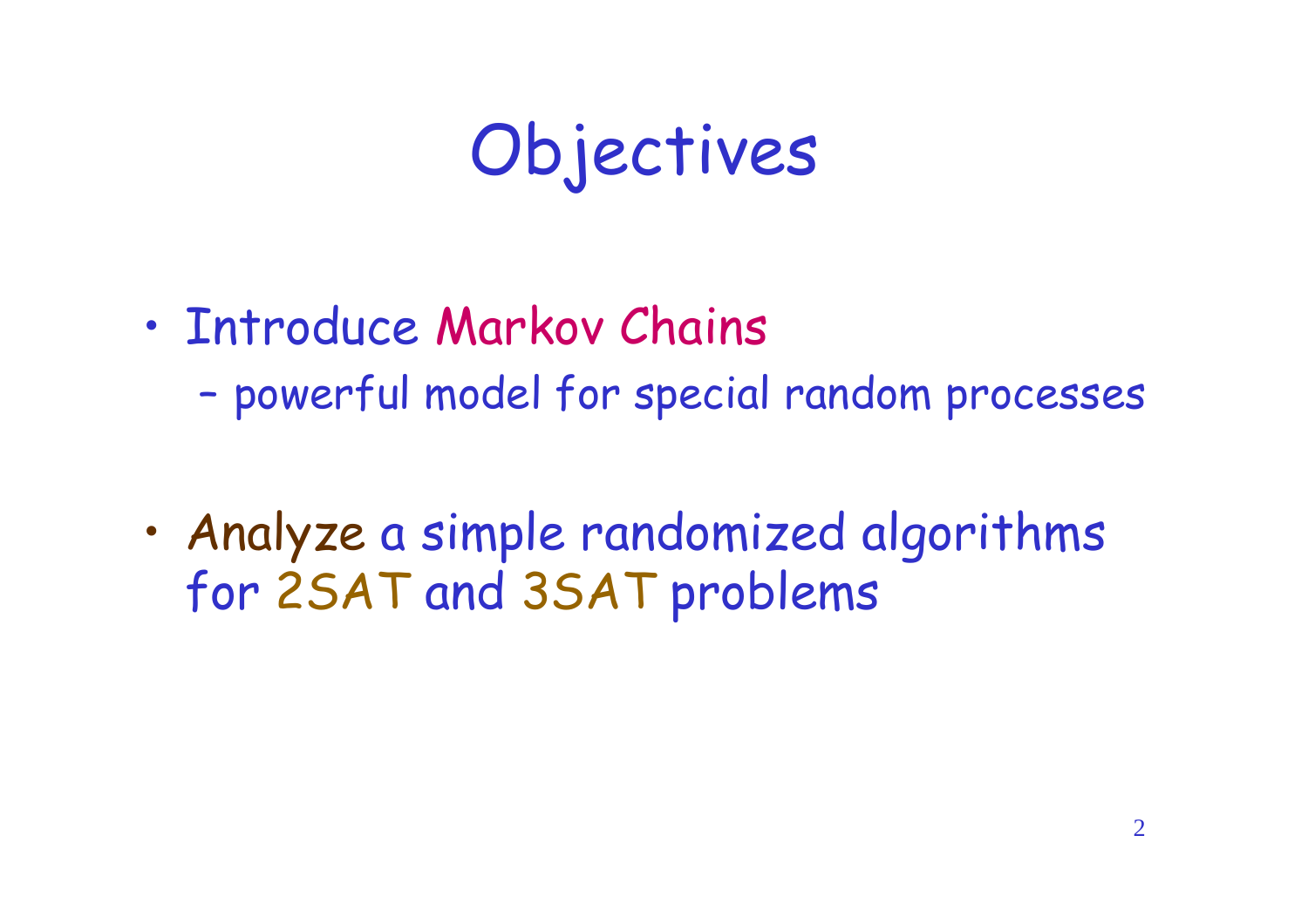#### Stochastic Process

Definition: A collection of random variables  $X = \{ X_{t} | t \in T \}$  is called a stochastic process. The index t often represents time;  $X_t$  is called the state of X at time t

E.g., A gambler is playing a fair coin-flip game: wins \$1 if head, loses \$1 if tail

Let  $X_0$  = a gambler's initial money  $X_t$  = a gambler's money after t flips

 $\rightarrow$  {  $X_{+}$  | t $\in$  {0,1,2,...} } is a stochastic process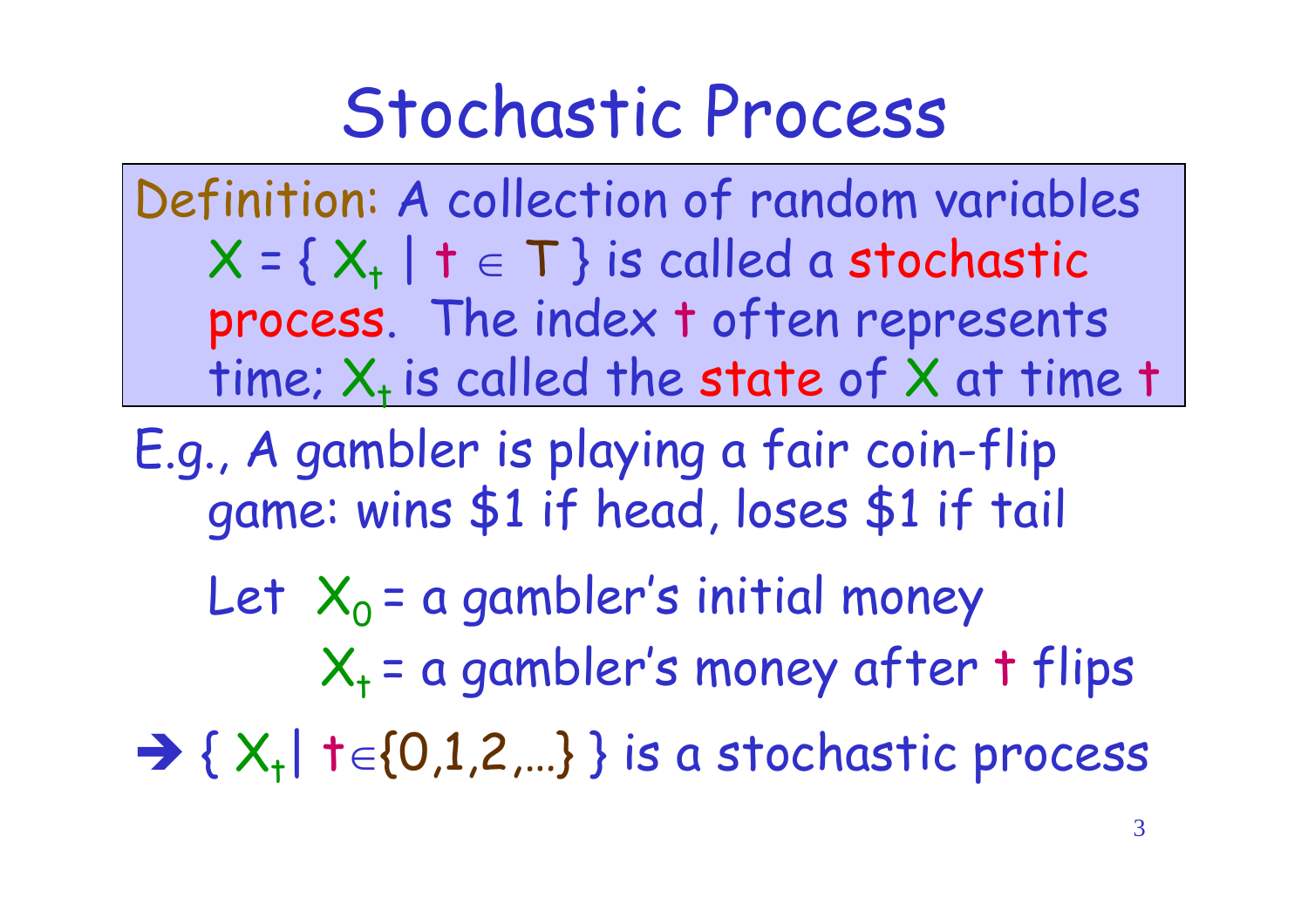#### Stochastic Process (2)

Definition: If  $X_t$  assumes values from a finite set, then the process is a finite stochastic process

Definition: If T (where the index t is chosen) is countably infinite, the process is a discrete time process

Question: In the previous example about a gambler's money, is the process finite? Is the process discrete time?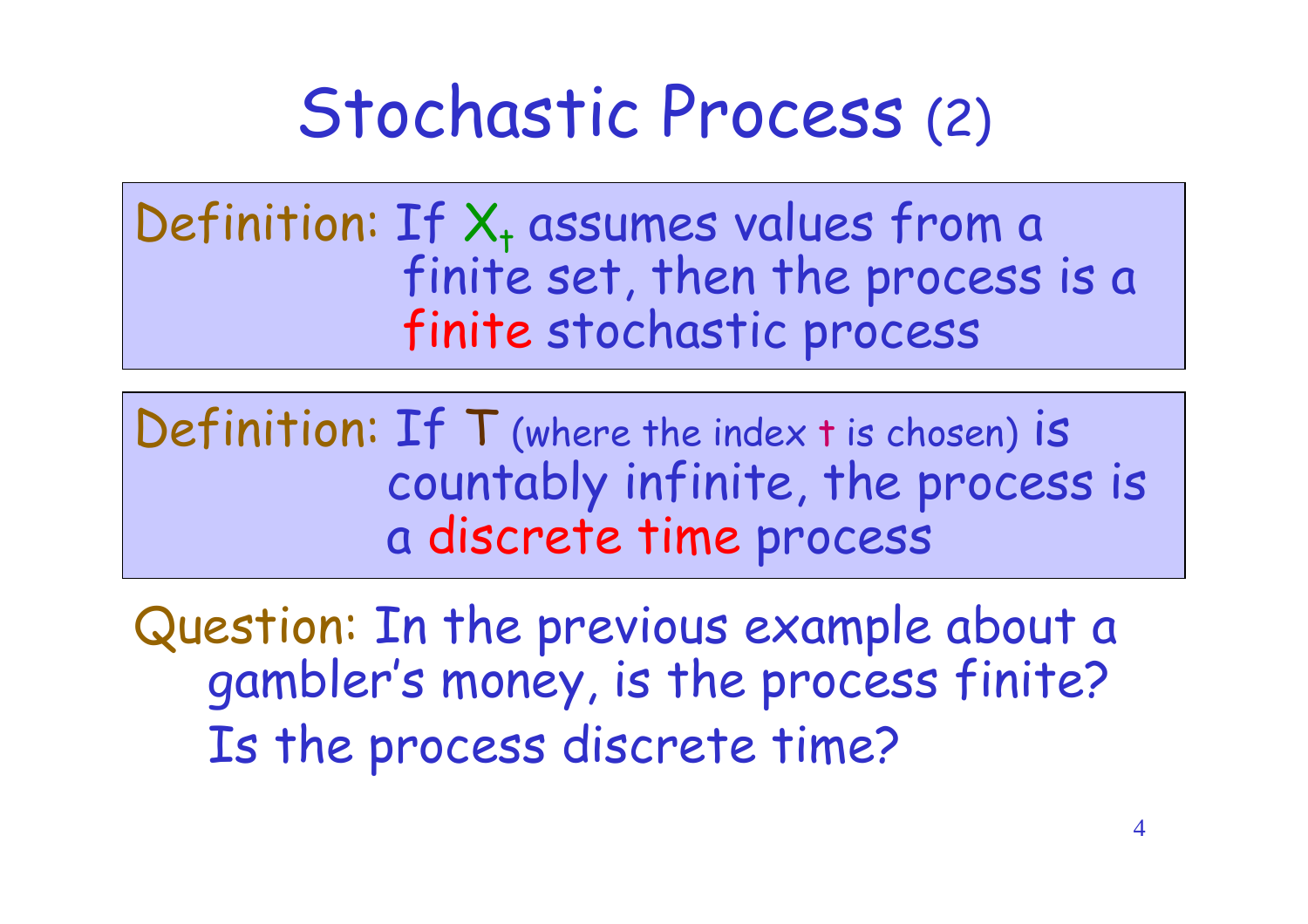#### Markov Chain (Definition)

Definition: A discrete time stochastic process  $X = \{X_0, X_1, X_2, ...\}$  is a Markov chain if

$$
Pr(X_{t} = a | X_{t-1} = b, X_{t-2} = a_{t-2}, ..., X_{0} = a_{0})
$$
  
= 
$$
Pr(X_{t} = a | X_{t-1} = b) = P_{b,a}
$$

That is, the value of  $X_t$  depends on the value of  $X_{t-1}$ , but not the history how we arrived at  $X_{t-1}$  with that value

5 Question: In the example about a gambler's money, is the process a Markov chain?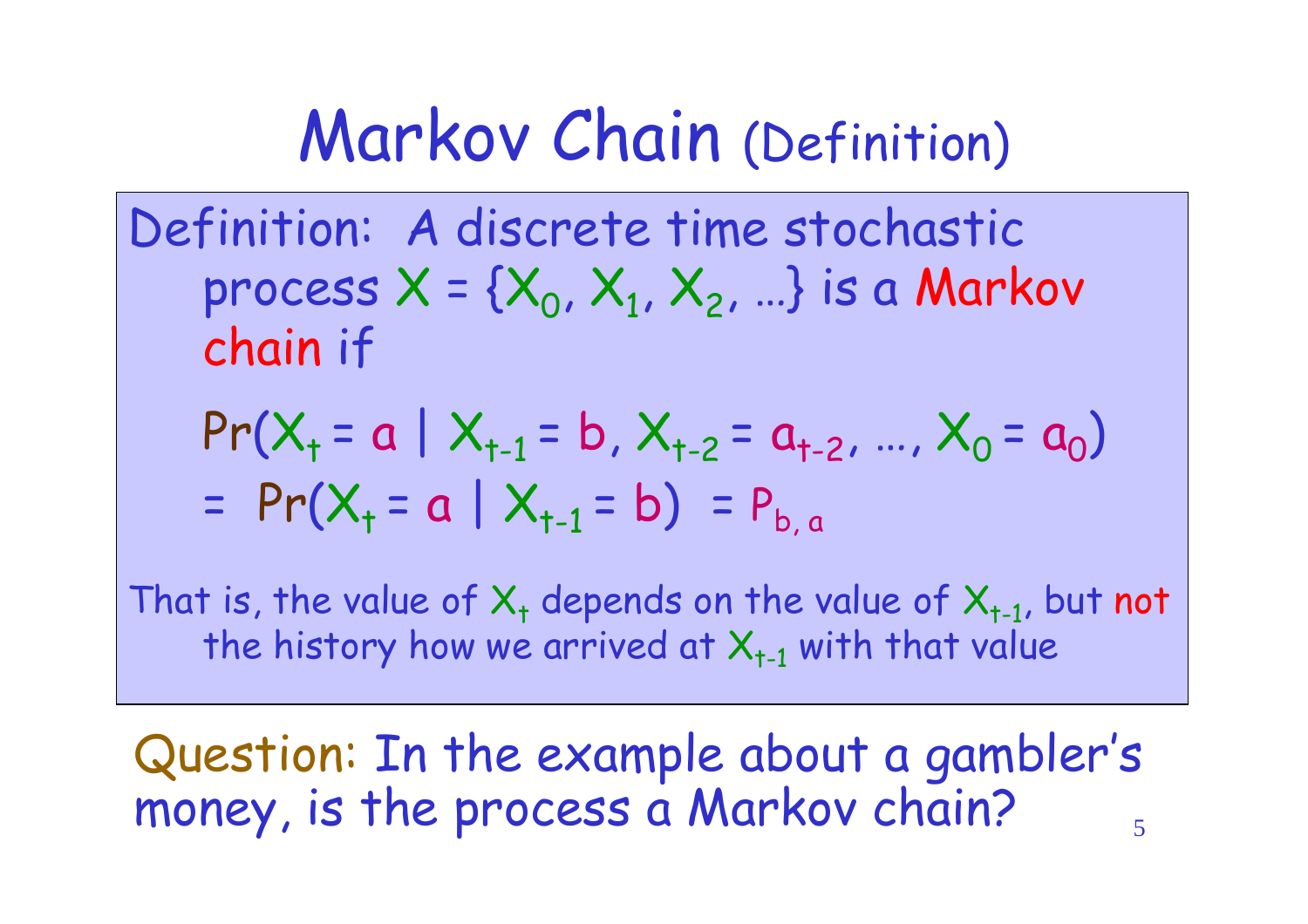#### Markov Chain (2)

In other words, if X is a Markov chain, then

$$
Pr(X_1 = a | X_0 = b) = P_{b, a}
$$
  
Pr(X<sub>2</sub> = a | X<sub>1</sub> = b) = P<sub>b, a</sub>

⇒ 
$$
P_{b,a}
$$

\n=  $Pr(X_1 = a | X_0 = b)$ 

\n=  $Pr(X_2 = a | X_1 = b)$ 

\n=  $Pr(X_3 = a | X_2 = b) = ...$ 

…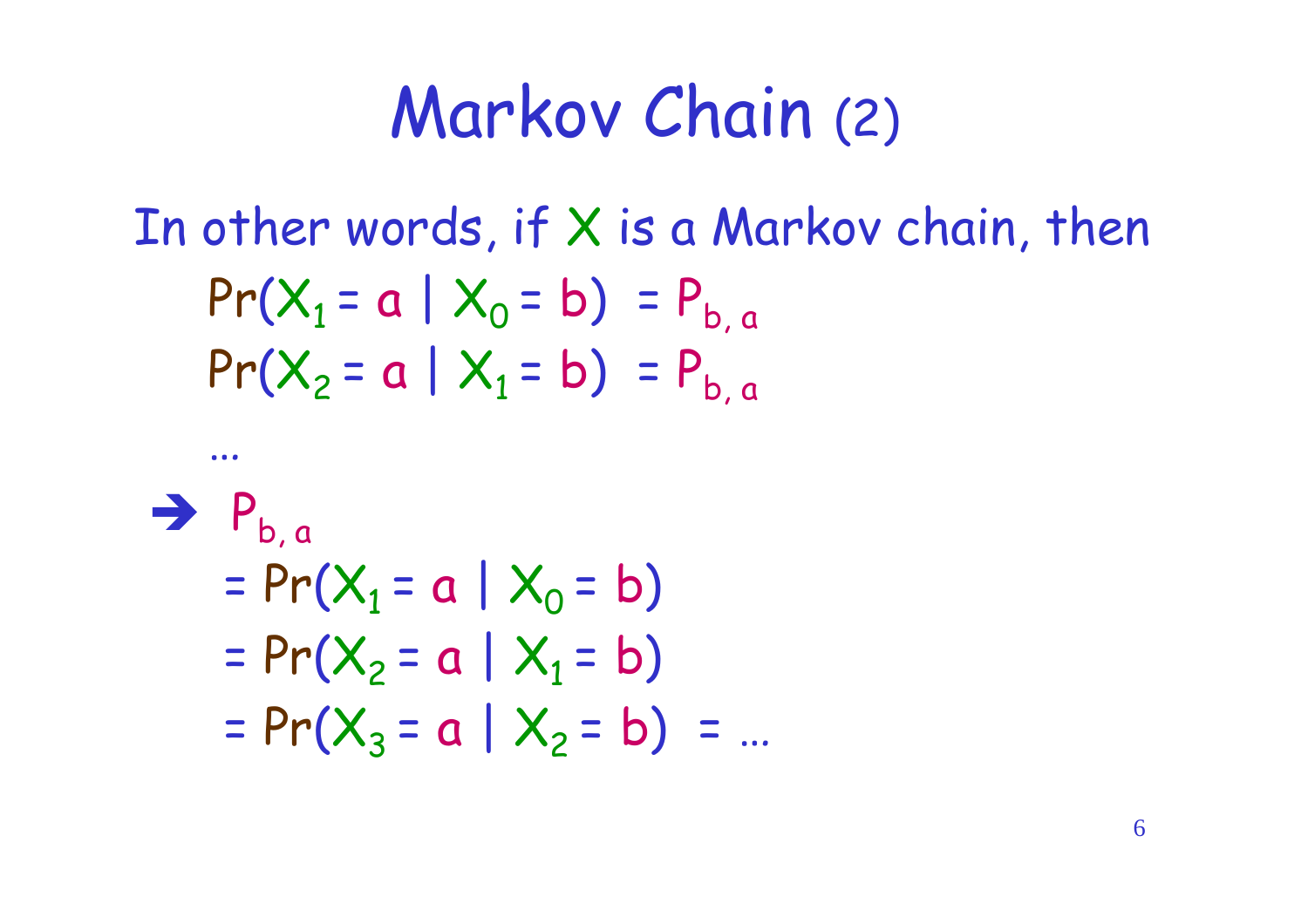## Markov Chain (3)

- Next, we focus our study on Markov chain whose state space (the set of values that  $X_t$  can take) is finite
- So, without loss of generality, we label the states in the state space by 0,1,2,…,n
- The probability  $P_{i,j} = Pr(X_t = j | X_{t-1} = i)$  is the probability that the process moves from state i to state j in one step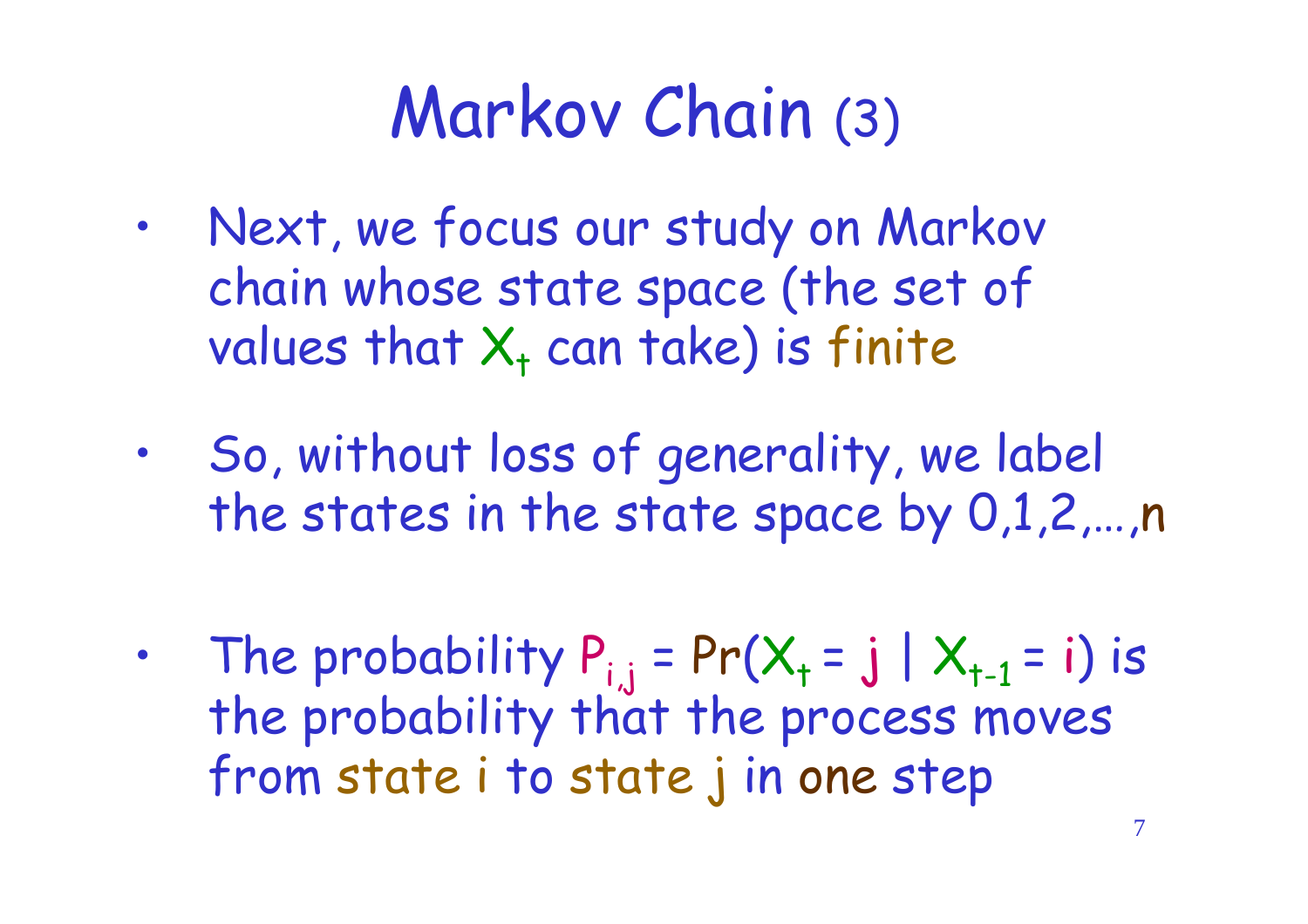#### Transition Matrix

• The definition of Markov chain implies that we can define it using a one-step transition matrix P with

$$
P_{i,j} = Pr(X_{+} = j | X_{+1} = i)
$$

Question: For a particular i, what is  $\Sigma_i P_{i,j}$ ?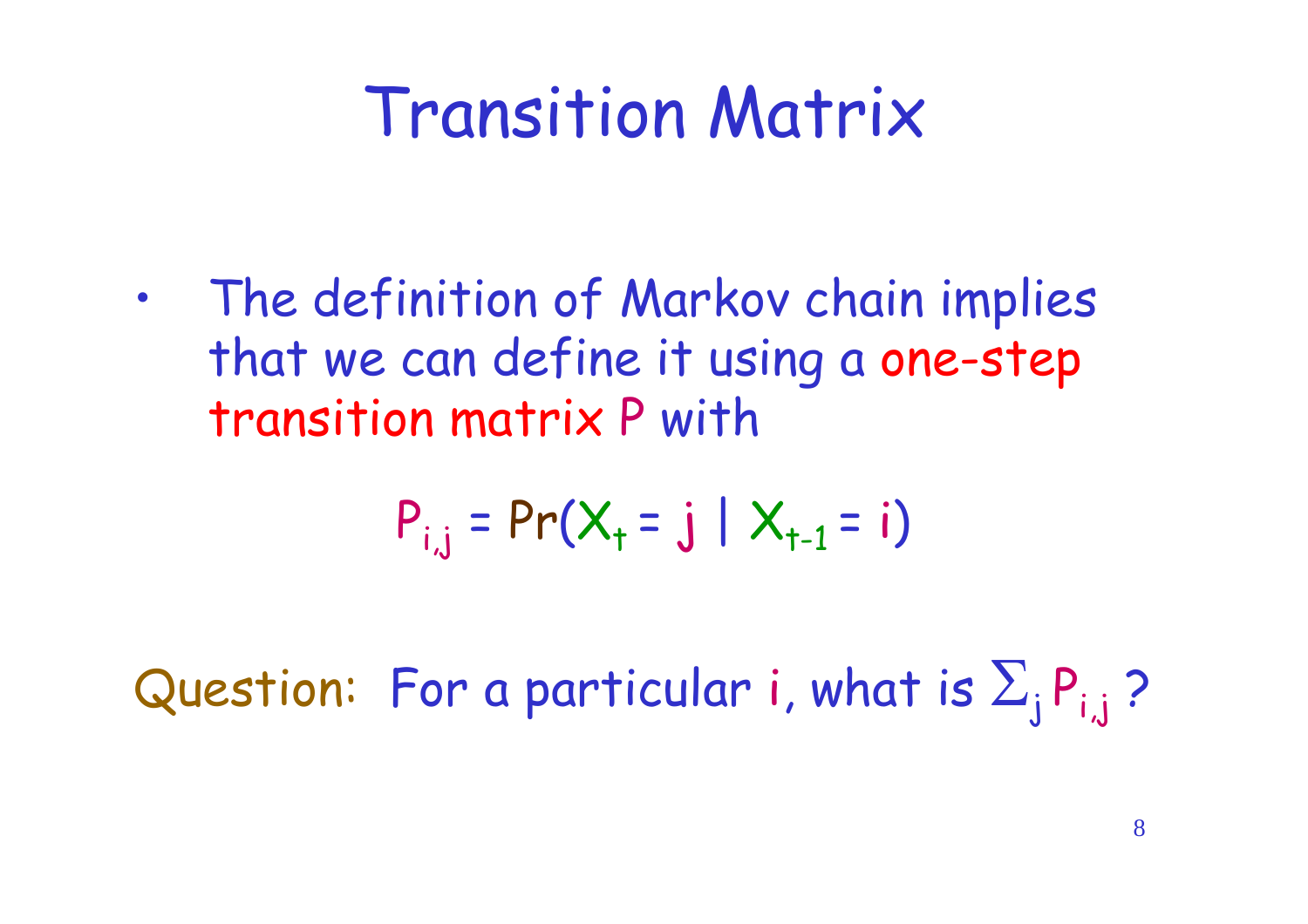#### Transition Matrix (2)

- The transition matrix representation of a Markov chain is very convenient for computing the distribution of future states of the process
- $\cdot$  Let  $p_i(t)$  denote the probability that the process is at state i at time t

Question: Can we compute  $p_i(t)$  from the transition matrix P, assuming we know  $p_0(t-1)$ ,  $p_1(t-1)$ , ...?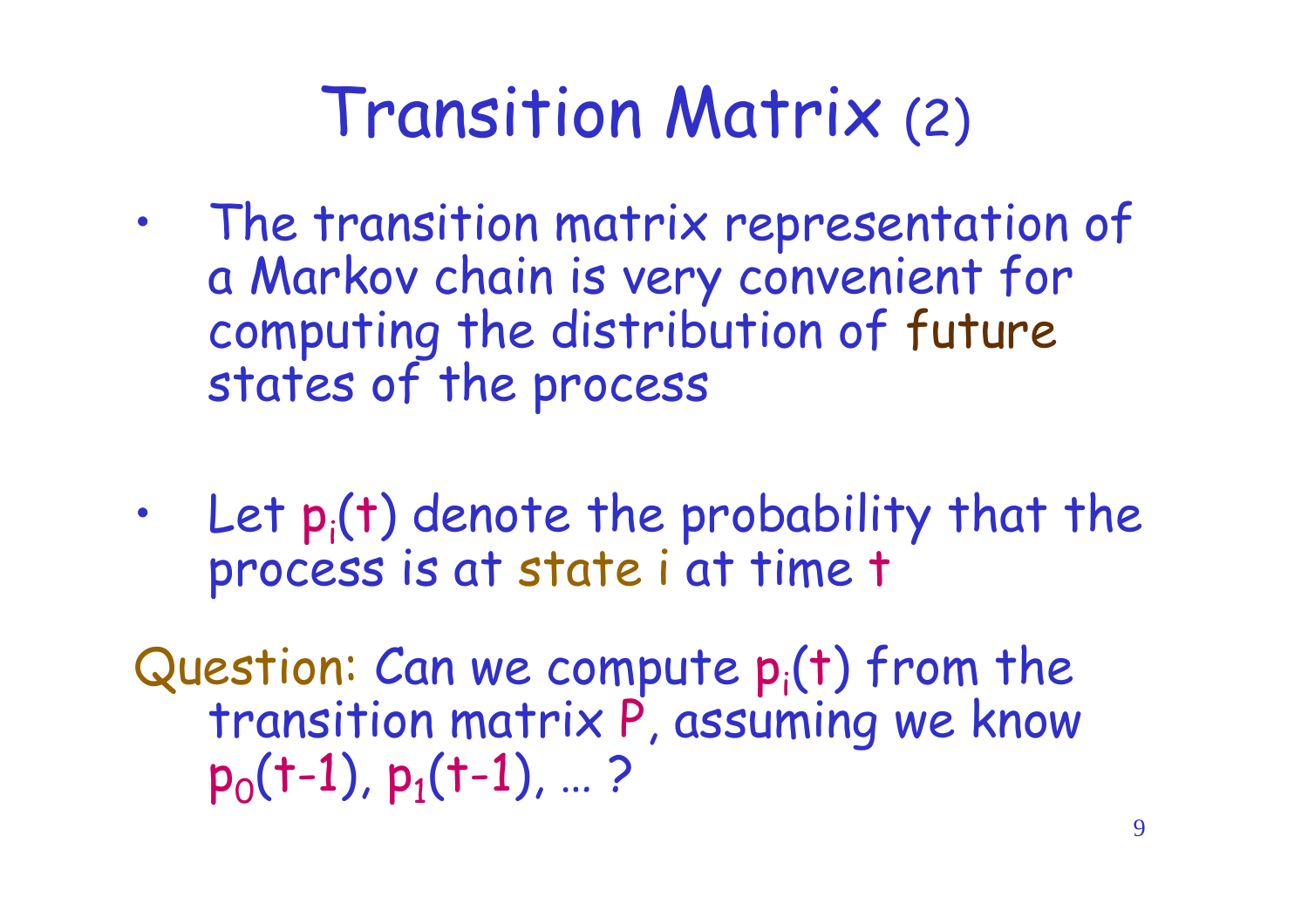The value of  $p_i(t)$  can be expressed as:  $p_0(t-1) P_{0,i} + p_1(t-1) P_{1,i} + ... + p_n(t-1) P_{n,i}$ In other words, let  $\langle p(t) \rangle$  denote the vector  $(p_0(t), p_1(t), ..., p_n(t))$ Transition Matrix (3)

Then, we have

 $\langle p(t) \rangle = \langle p(t-1) \rangle P$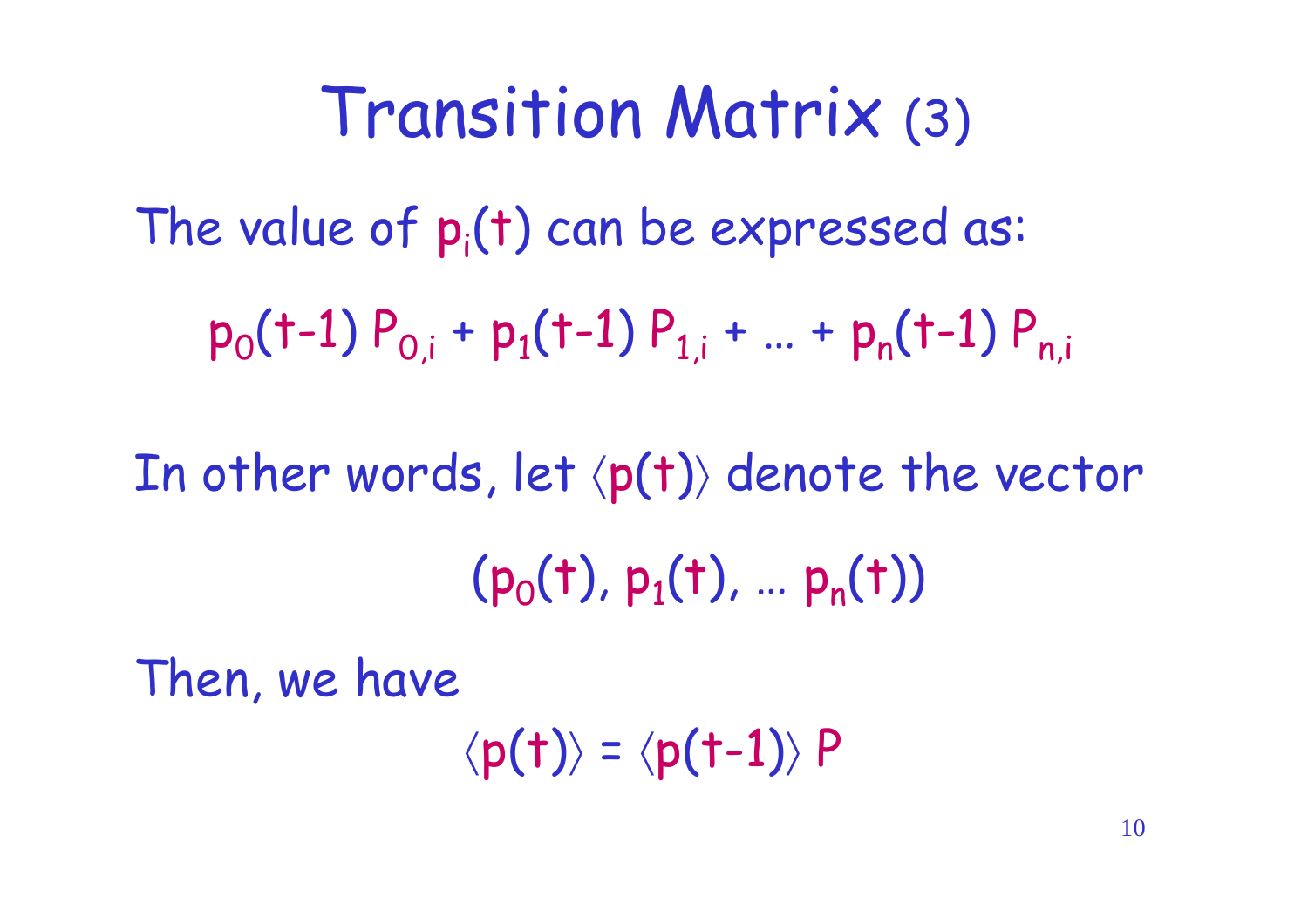#### Transition Matrix (4)

• For any m, we define the m-step transition matrix P (m) such that

$$
P^{(m)}_{i,j} = Pr(X_{t+m} = j | X_t = i),
$$

which is the probability that we move from state i to state j in exactly m steps

• It is easy to check that  $P(2) = P^2$ ,  $P(3) = P$ .  $P(2) = P<sup>3</sup>$ , and in general,  $P(m) = P<sup>m</sup>$  $\Rightarrow$   $\langle p(t+m) \rangle = \langle p(t) \rangle P^m$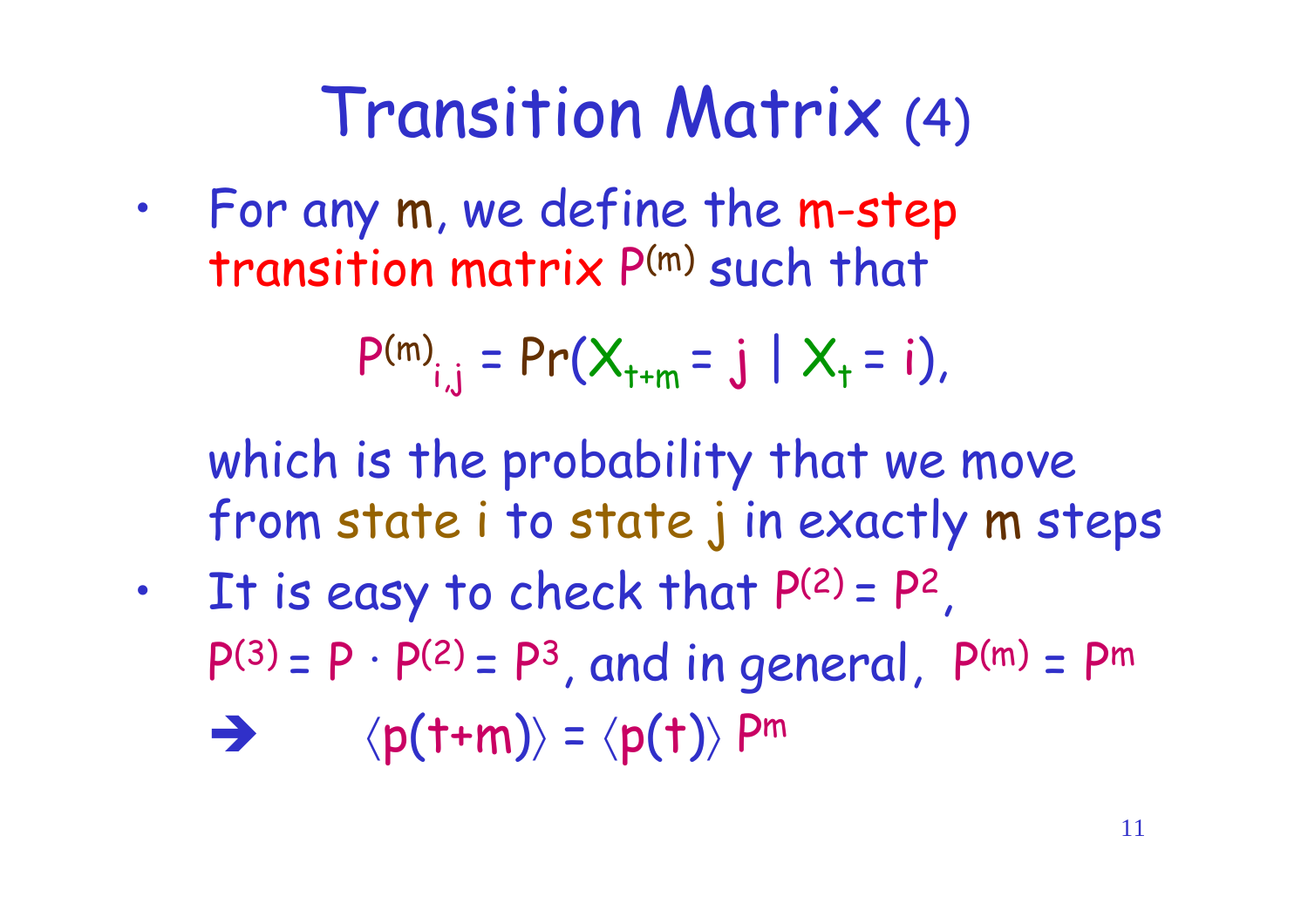#### Directed Graph Representation

• Markov chain can also be expressed by a directed weighted graph (V,E), such that

V = state space

E = transition between states weight of edge  $(i,j)$  =  $P_{i,j}$ 

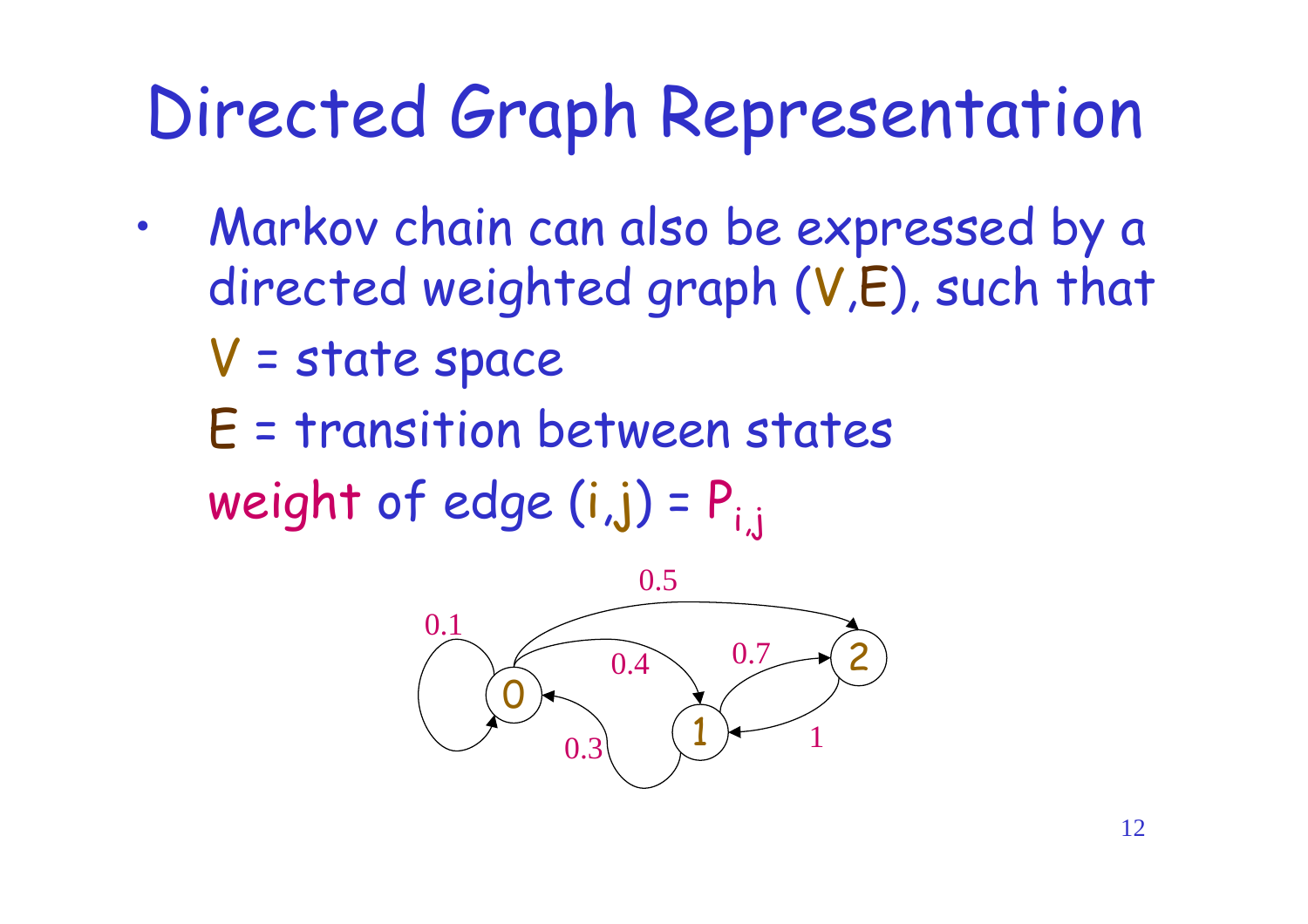# Application: Solving 2SAT

- Given a Boolean formula F, with each clause consisting exactly 2 literals. Our task is to determine if F has satisfiable  $\rightarrow$  Can be solved in linear time! (how??)
- Let  $n = #$  variables in F
- In the next slide, we describe a randomized algorithm for solving this problem, which is not efficient…
	- However, we can modify the algorithm a bit to solve the case when each clause has 3 literals instead (3SAT is NP-complete !)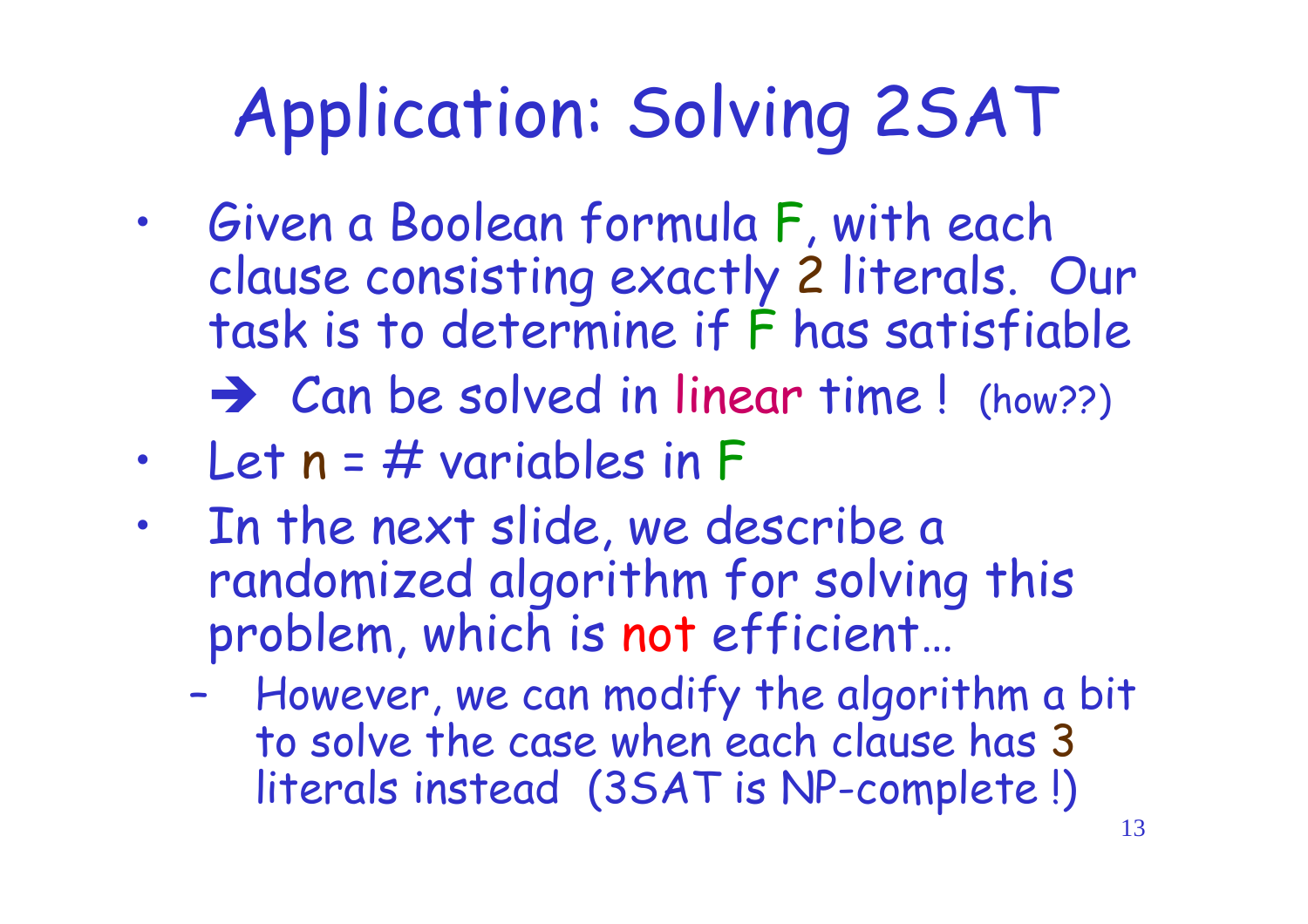- 1. Start with an arbitrary assignment
- 2. Repeat 2cn<sup>2</sup> times, terminating with all clauses satisfied
	- (a) Choose a clause that is currently not satisfied
	- (b) Choose uniformly at random one of the literals in the clause and switch its value
- 3. If valid assignment found, return it
- 4. Else, conclude that F is not satisfiable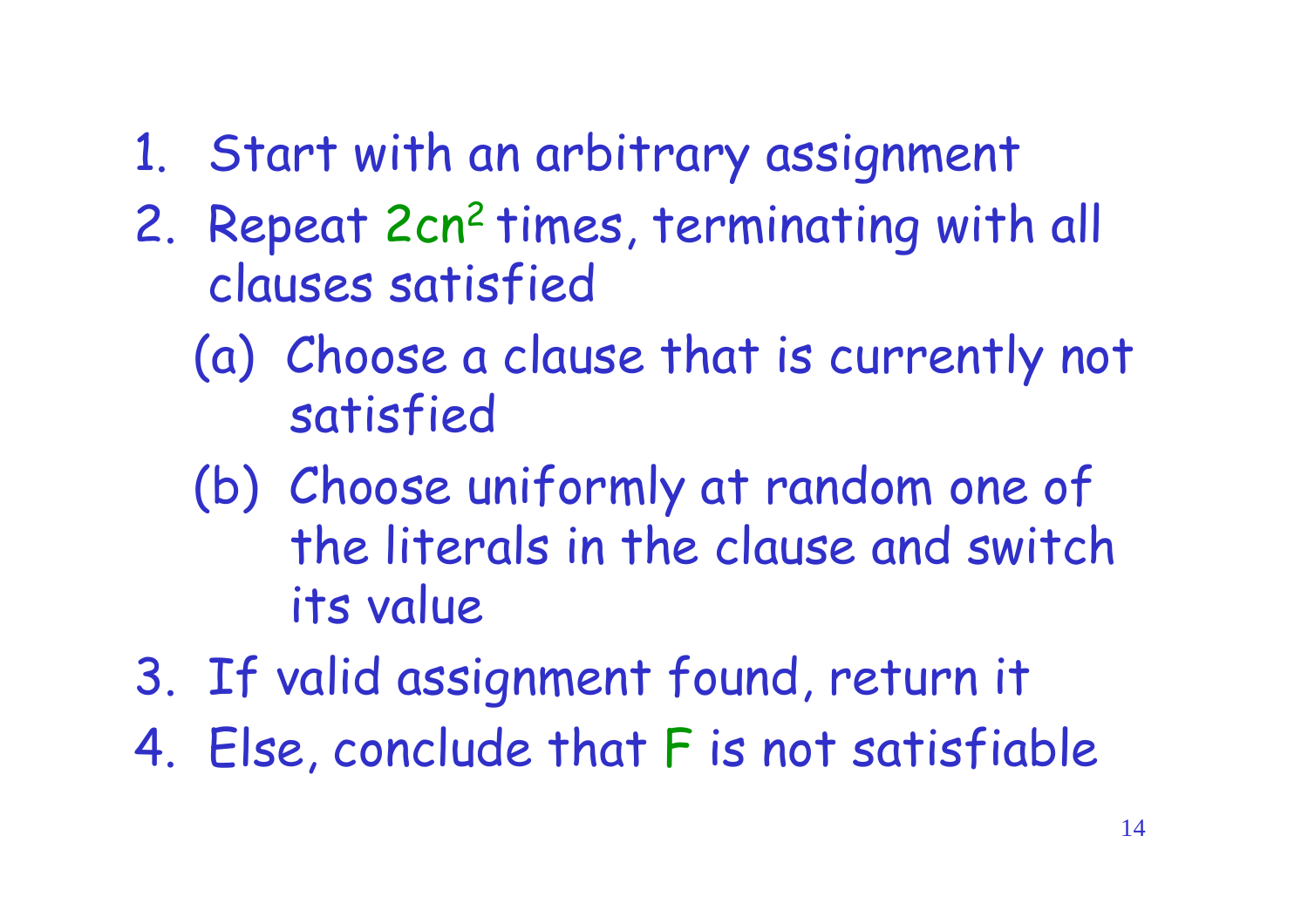# Application: Solving 2SAT (3)

#### Questions:

- (1) When will the algorithm make a wrong conclusion?
- Ans. …only when the formula is satisfiable, but the algorithm fails to find a satisfying assignment

(2) What is the success probability? Ans. ... let's study it using Markov chain ^\_^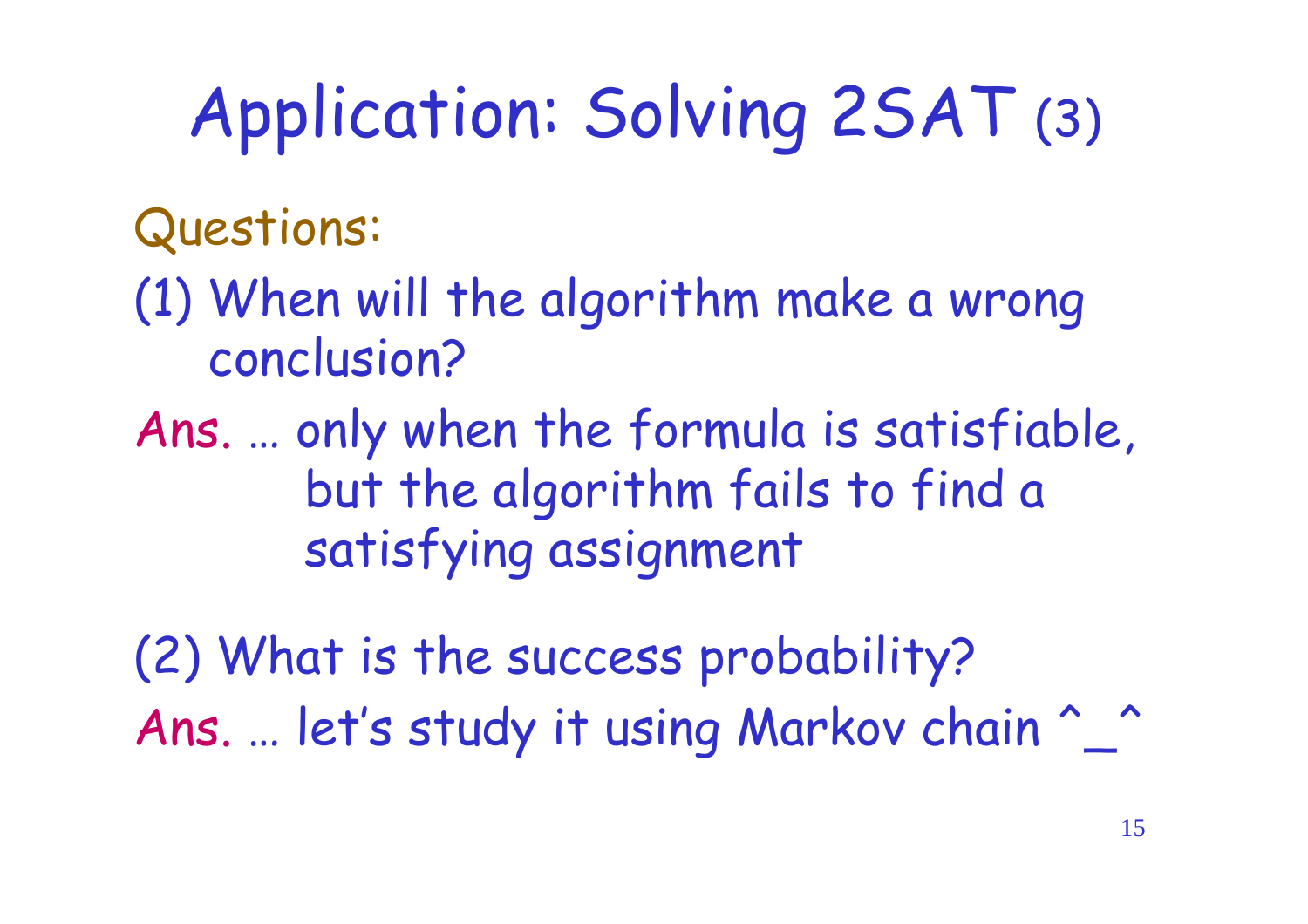## Application: Solving 2SAT (4)

- Firstly, suppose that the formula F is satisfiable (for the other case, we don't care much since the algorithm must give correct answer)
- That means, a particular assignment to the n variables in F can make F true
- Let  $A^*$  = this particular assignment
- Also, let  $A_+$  = the assignment of variables after the t<sup>th</sup> iteration of Step 2
- Let  $X_t$  = the number of variables that are assigned the same value in  $A^*$  and  $A_t$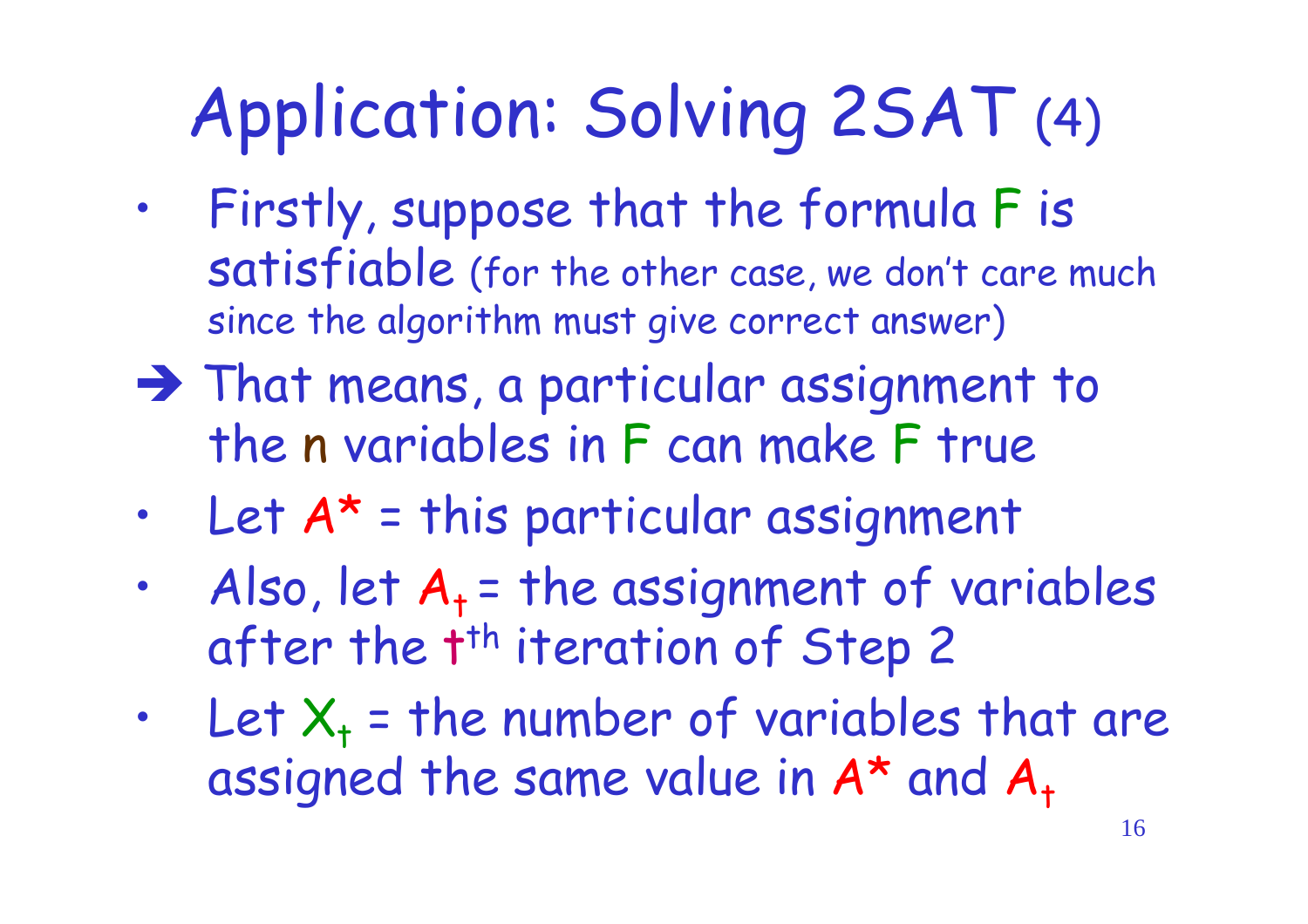## Application: Solving 2SAT (5)

#### E.g., suppose that

 $F = (x_1 \vee \neg x_2) \wedge (x_2 \vee x_3) \wedge (\neg x_1 \vee \neg x_3)$ 

and  $A^{\star}: x_1 = T, x_2 = T, x_3 = F$ 

• Also, suppose that after 4 iterations of Step 2 in the algorithm, we have

$$
A_4
$$
:  $x_1 = F$ ,  $x_2 = T$ ,  $x_3 = F$ 

 $\rightarrow$   $X_4$  = # variables that are assigned the same value in  $A^*$  and  $A_4$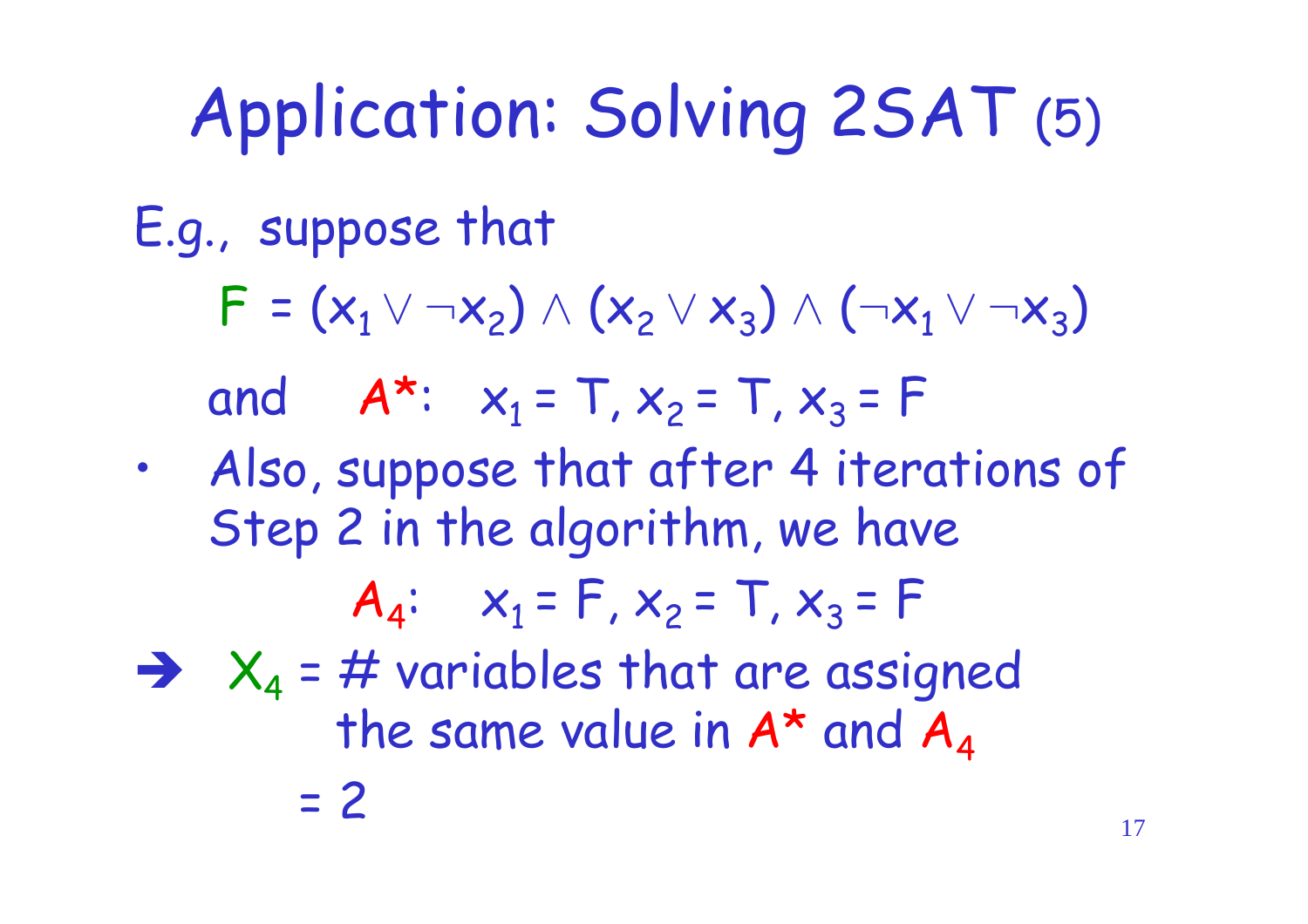## Application: Solving 2SAT (6)

So, when  $X_t = n$ , the algorithm terminates with a satisfying assignment

 $\ldots$  in fact, the algorithm may terminate before  $X_t$ reaches n, as it is possible that we find another satisfying assignment

…but for our analysis, we are very pessimistic, and we consider the algorithm only stops when  $X_t$  = n

Let us take a closer look of how  $X_t$ changes over time, so that we can tell how long it takes for  $\mathsf{X}_\mathsf{t}$  to reach  $\mathsf{n}$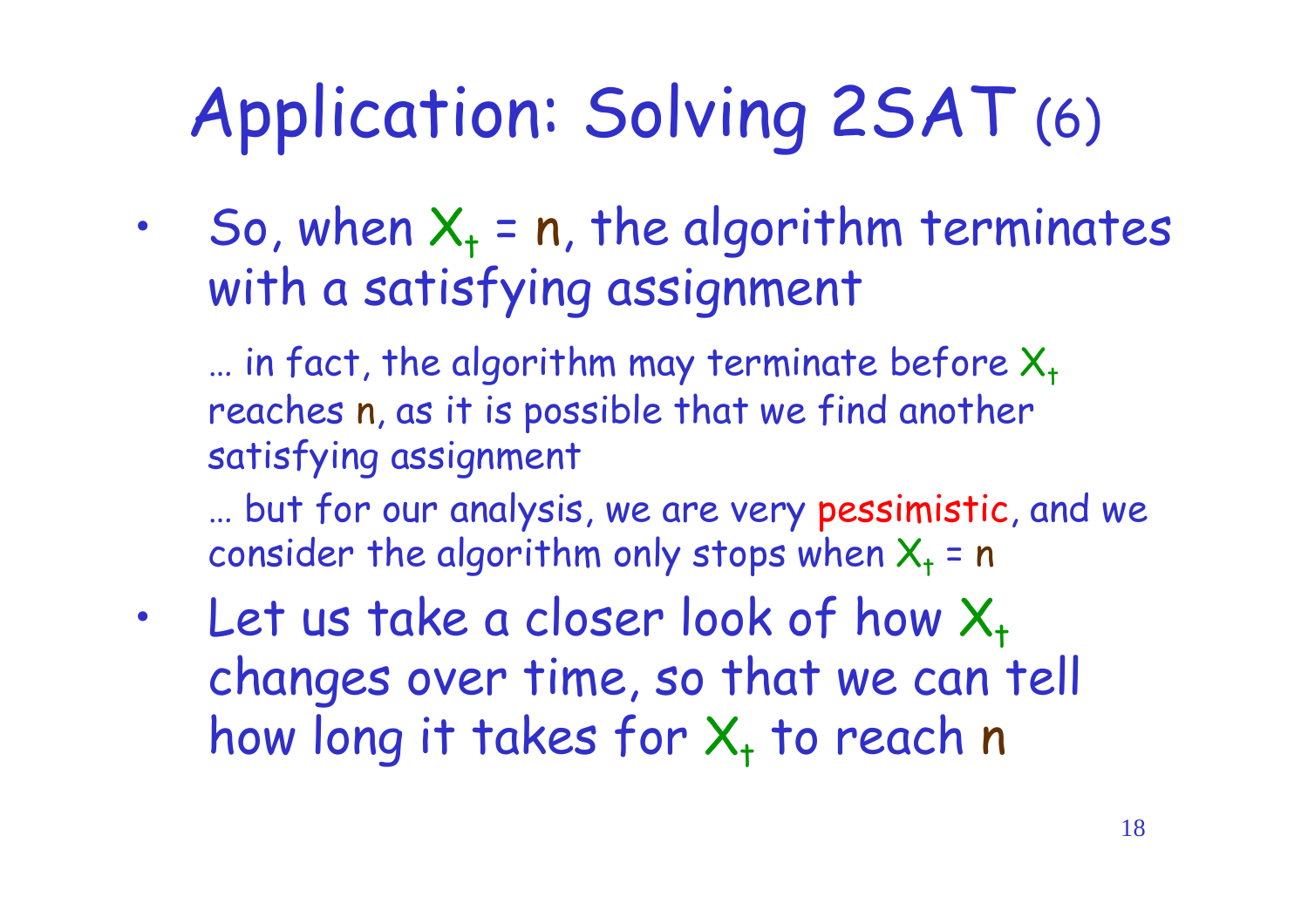## Application: Solving 2SAT (7)

• First, when  $X_t = 0$ , any change in the current assignment  $A_t$  must increase the # of matching assignment with  $A^*$  by 1. So,

$$
Pr(X_{t+1} = 1 | X_t = 0) = 1
$$

• When  $X_t = j$ , with  $1 \le j \le n-1$ , we will choose a clause that is false with the current assignment  $A_t$ , and change the assignment of one of its variable next …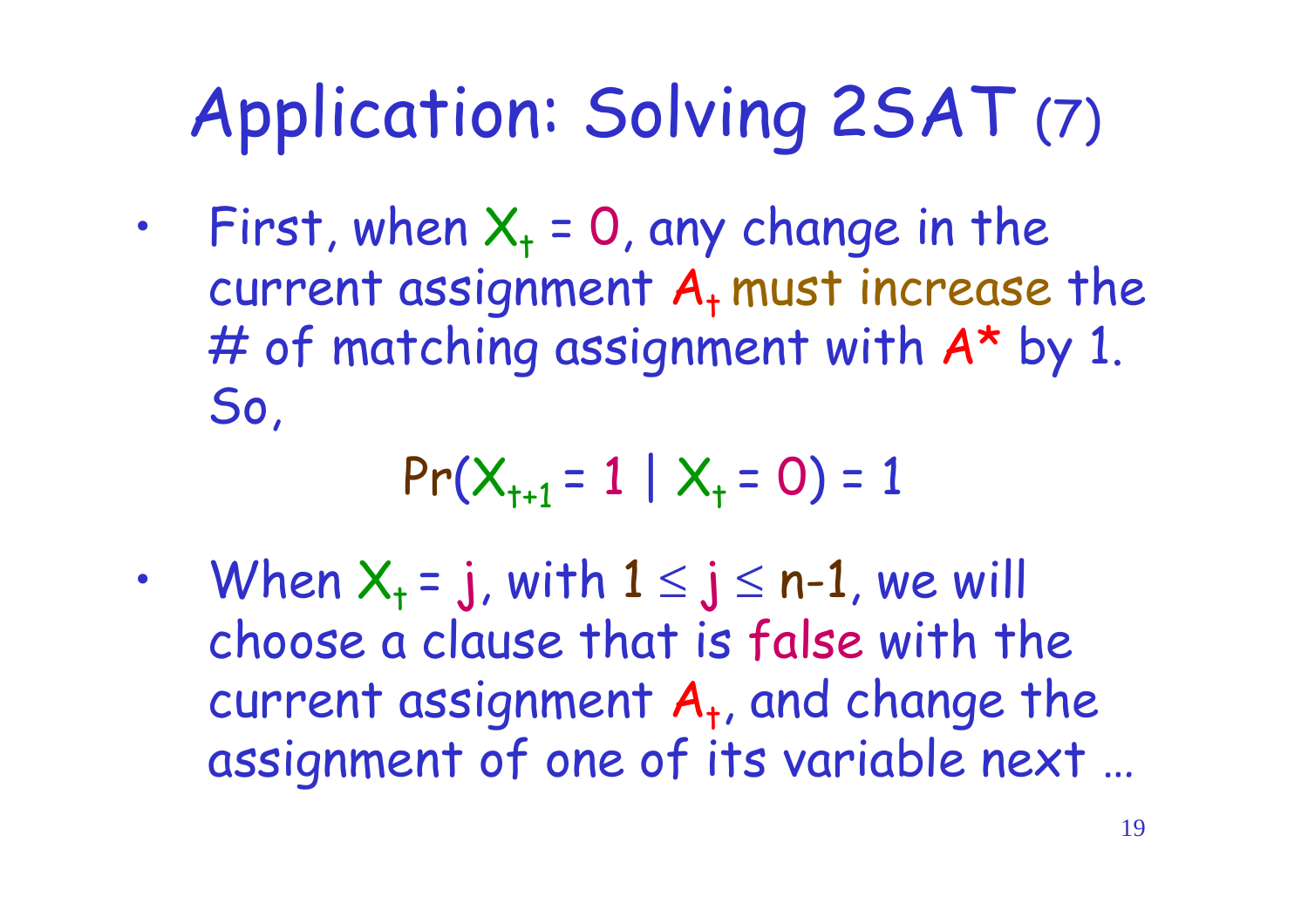## Application: Solving 2SAT (8)

Question: What can be the value of  $X_{t+1}$ ? Ans. …it can either be j-1 or j+1

Question: Which is more likely to be  $X_{t+1}$ ? Ans. …j+1. It is because the assignment A\* will make this clause true, which must mean that either one, or both the variables in this clause is assigned differently in  $A_t \rightarrow$  If we change one variable randomly, at least 1/2 of the time  $A_{t+1}$  will match more with  $A^*$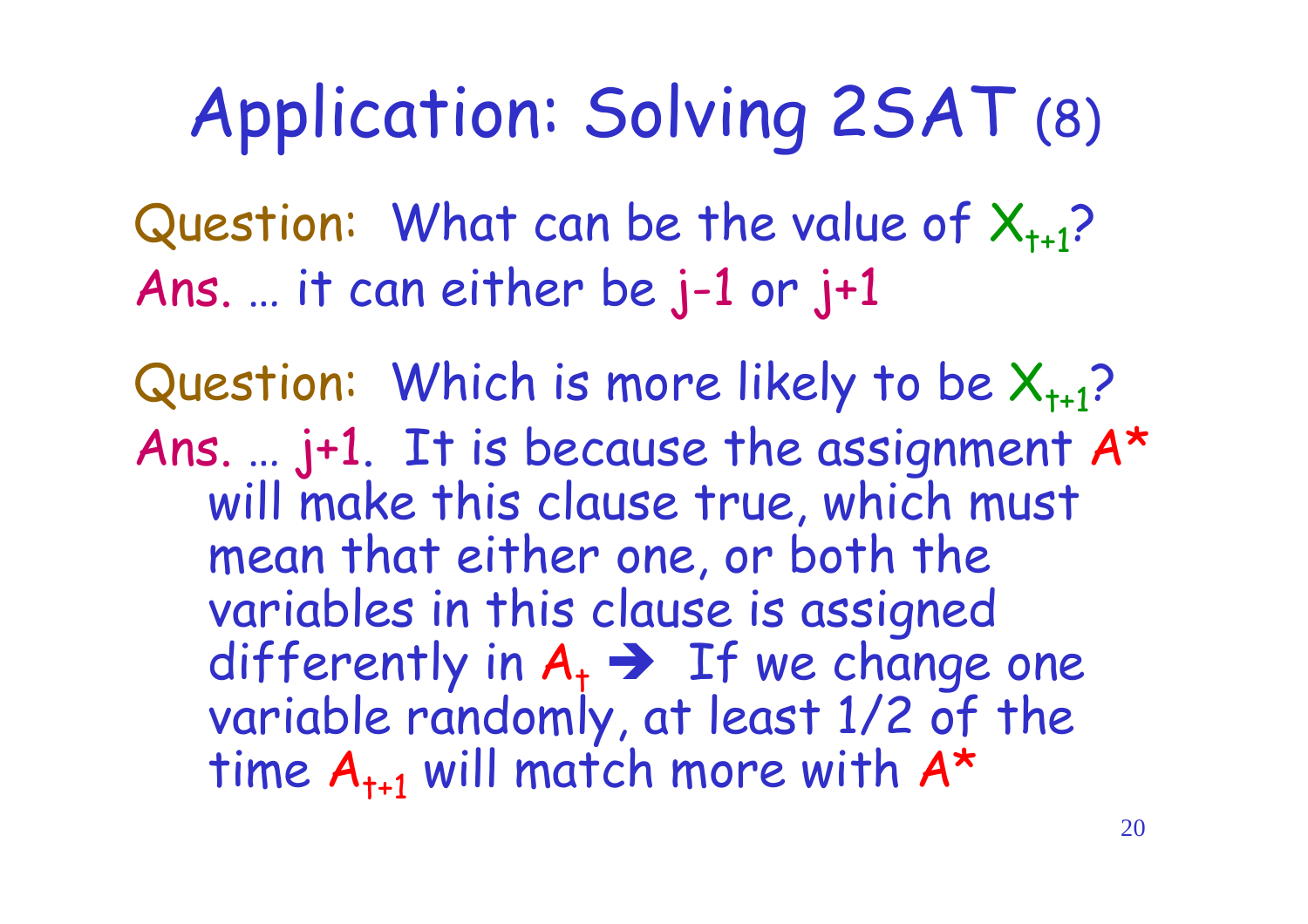## Application: Solving 2SAT (9)

• So, for j, with  $1 \le j \le n-1$  we have

$$
Pr(X_{t+1} = j+1 | X_t = j) \ge 1/2
$$
  
Pr(X\_{t+1} = j-1 | X\_t = j) \le 1/2

- Note: the stochastic process  $X_0, X_1, X_2, ...$ is not necessarily a Markov chain…
	- Reason : the transition probabilities, e.g.,  $Pr(X_{t+1} = j+1 | X_t = j)$ , is not a constant

(sometimes, it can be 1, sometimes, it can be 1/2 … in fact, this value depends on which j variables are matching with A\*, which in fact depends on the history of how we obtain  $\bm{\mathsf{A}}_ \texttt{t}$ )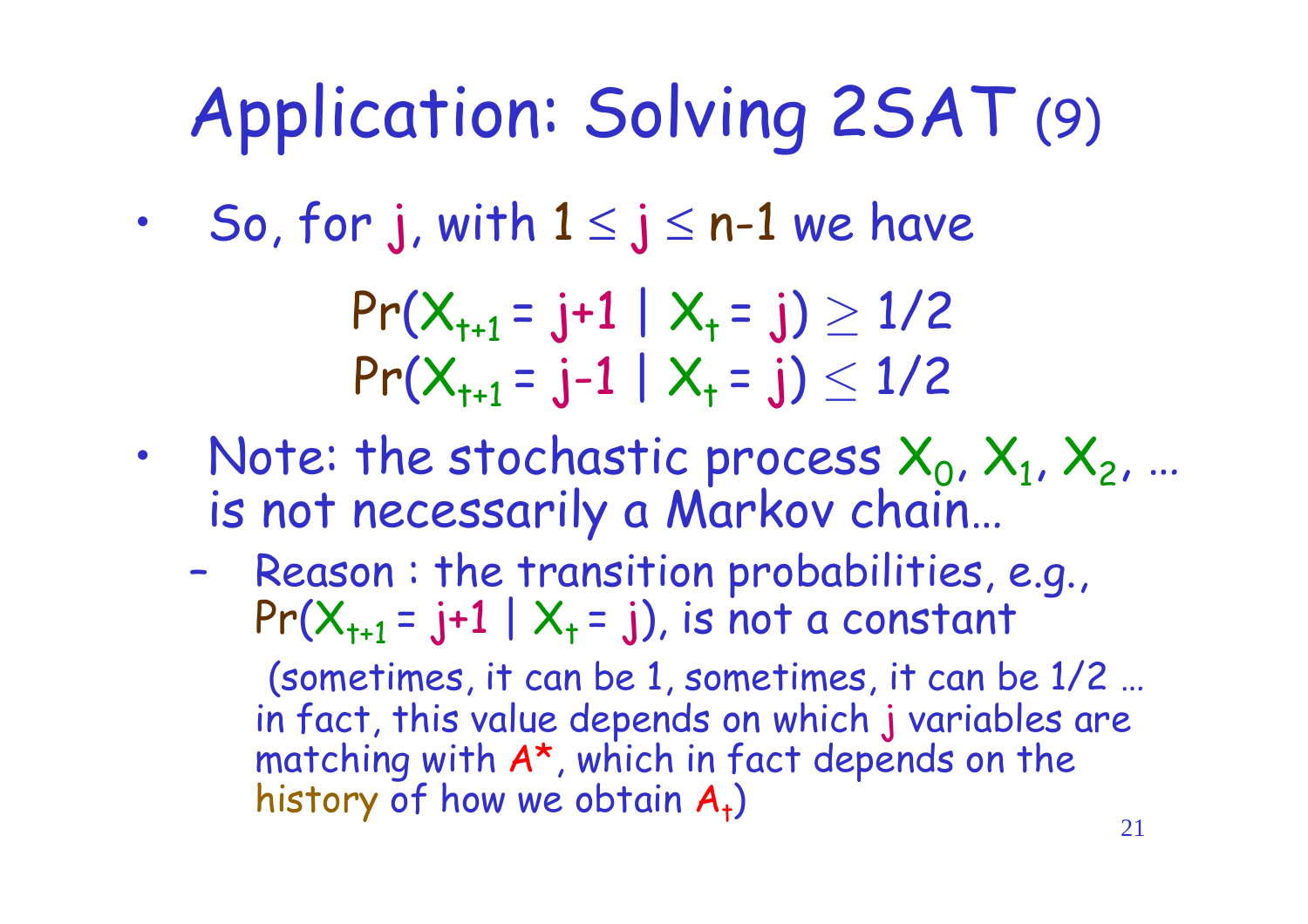## Application: Solving 2SAT (10)

• To simplify the analysis, we invent a true Markov chain  $Y_0, Y_1, Y_2, ...$  as follows:

$$
Y_0 = X_0
$$
  
Pr(Y<sub>t+1</sub> = 1 | Y<sub>t</sub> = 0) = 1  
Pr(Y<sub>t+1</sub> = j+1 | Y<sub>t</sub> = j) = 1/2  
Pr(Y<sub>t+1</sub> = j-1 | Y<sub>t</sub> = j) = 1/2

• When compared with the stochastic process  $\mathsf{X}_{0}$ ,  $\mathsf{X}_{1}$ ,  $\mathsf{X}_{2}$ , ... , it takes more time for  $Y_t$  to increase to n  $...$  (why??)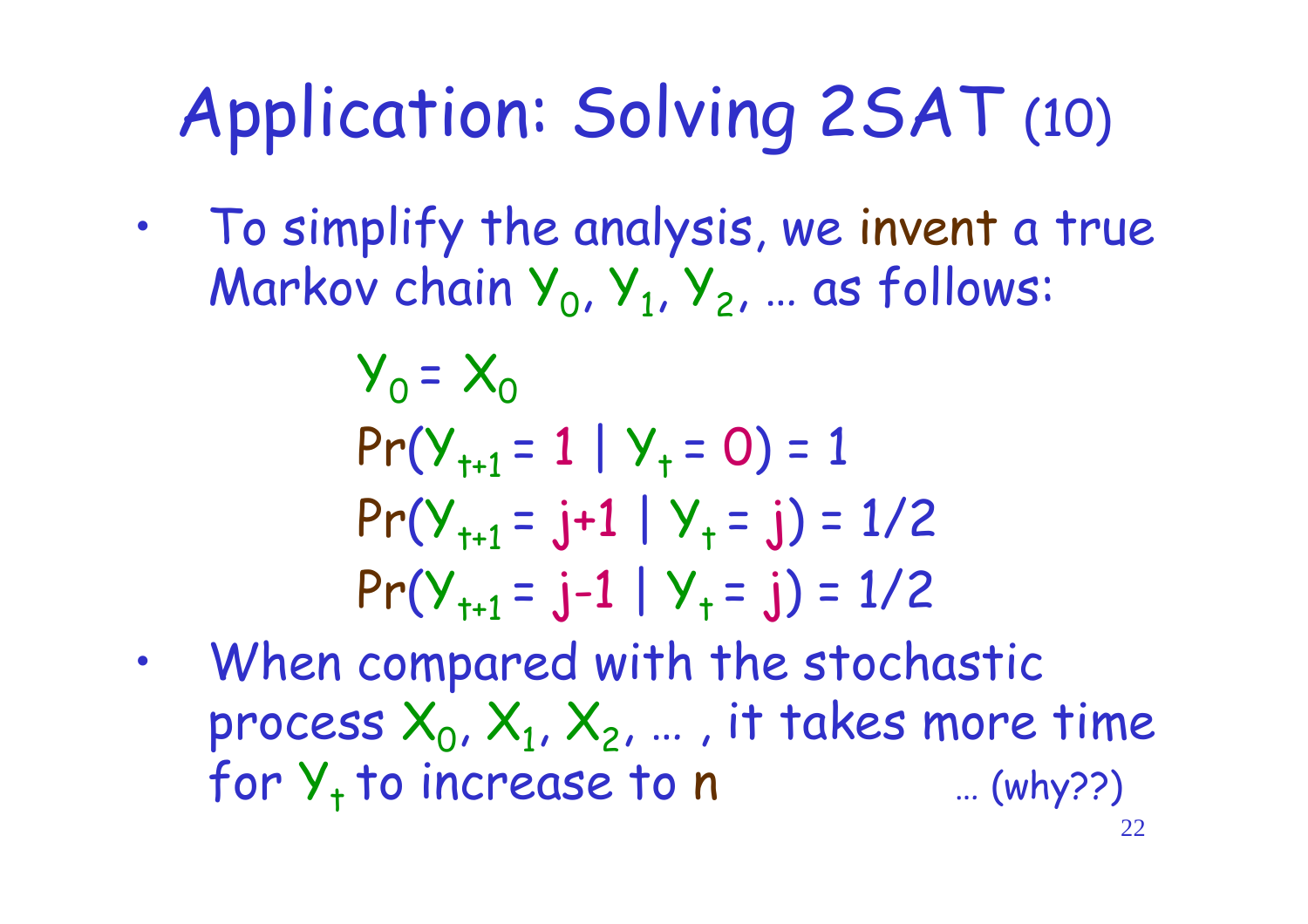## Application: Solving 2SAT (11)

- Thus, the expected time to reach n from any point is larger for Markov chain Y than for the stochastic process X
- $\rightarrow$  So, we have  $E[$  time for X to reach n starting at  $X_{0}]$  $\leq$  E[ time for Y to reach n starting at  $Y_{0}$ ] Question: Can we upper bound the term E[time for  $Y$  to reach n starting at  $Y_0$ ]?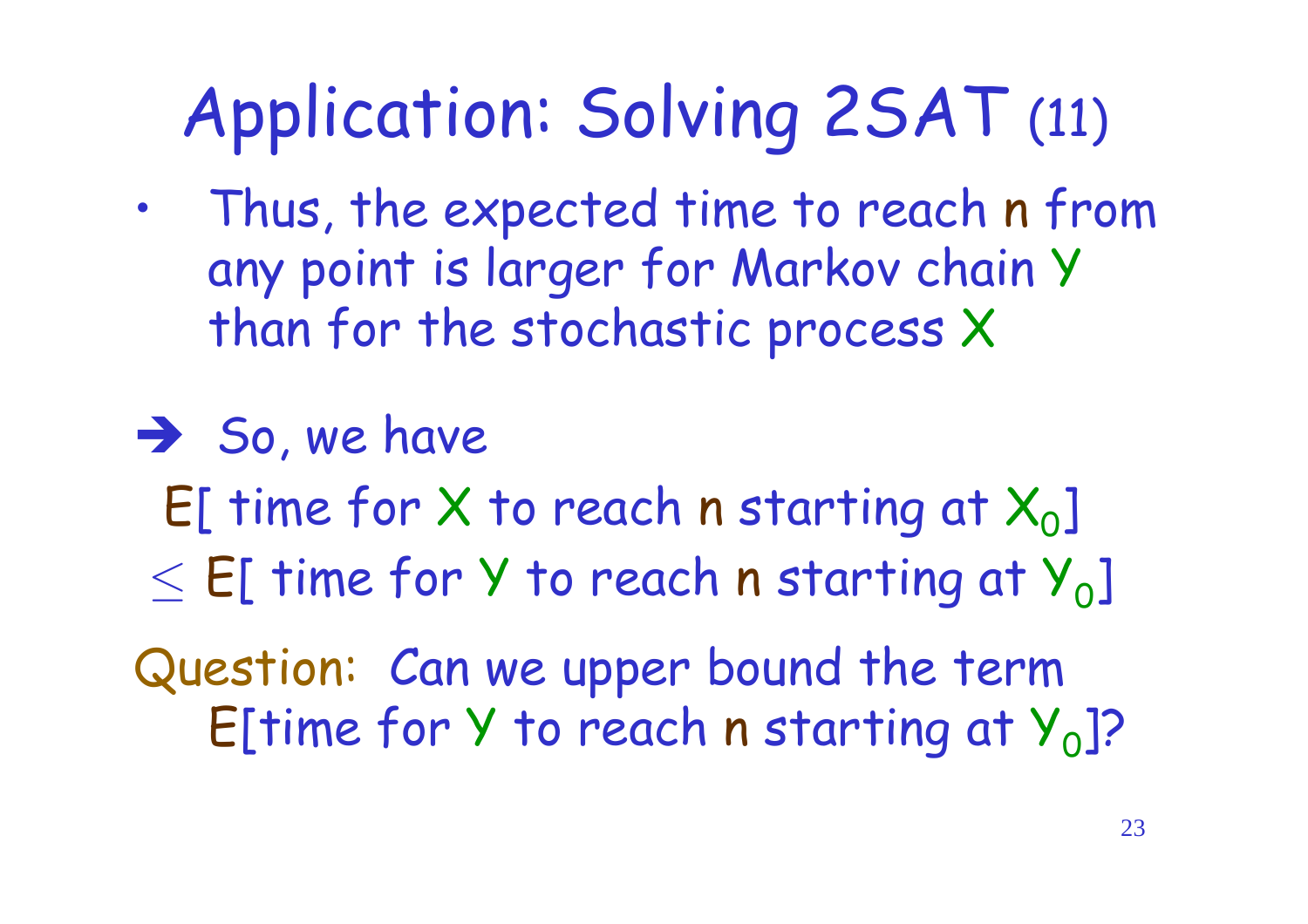## Application: Solving 2SAT (12)

Let us take a look of how the Markov chain Y looks like in the graph representation

• Recall that vertices represents the state space, which are the values that any  $Y_+$ can take on:

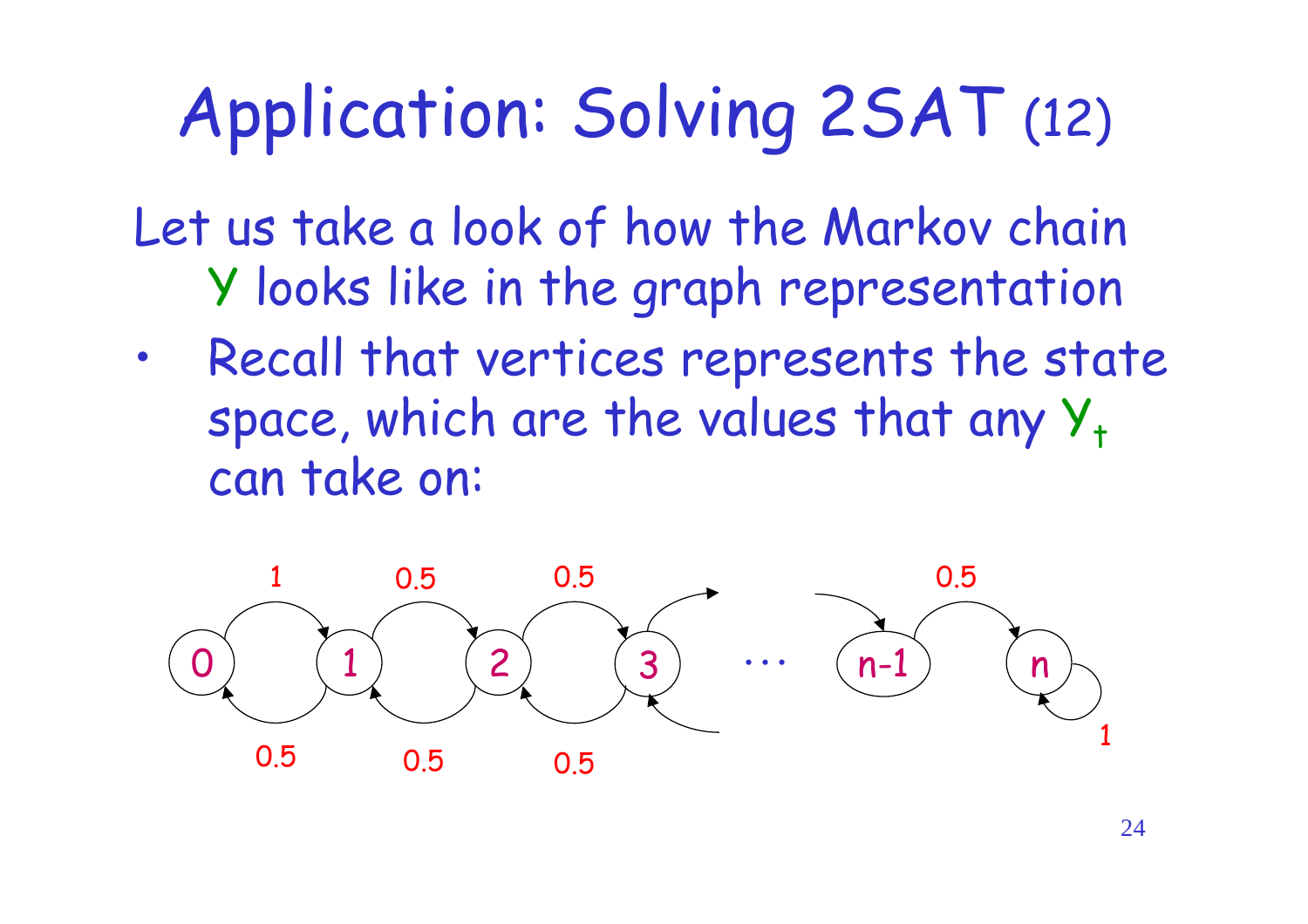Let  $h_i$  = E[time to reach n starting at state j] Clearly,  $h_n = 0$  and  $h_0 = h_1 + 1$ Also, for other values of j, we have  $h_j = \frac{1}{2}(h_{j-1} + 1) + \frac{1}{2}(h_{j+1} + 1)$ By induction, we can show that for all j,  $h_j = n^2 - j^2 \leq n^2$ Application: Solving 2SAT (13)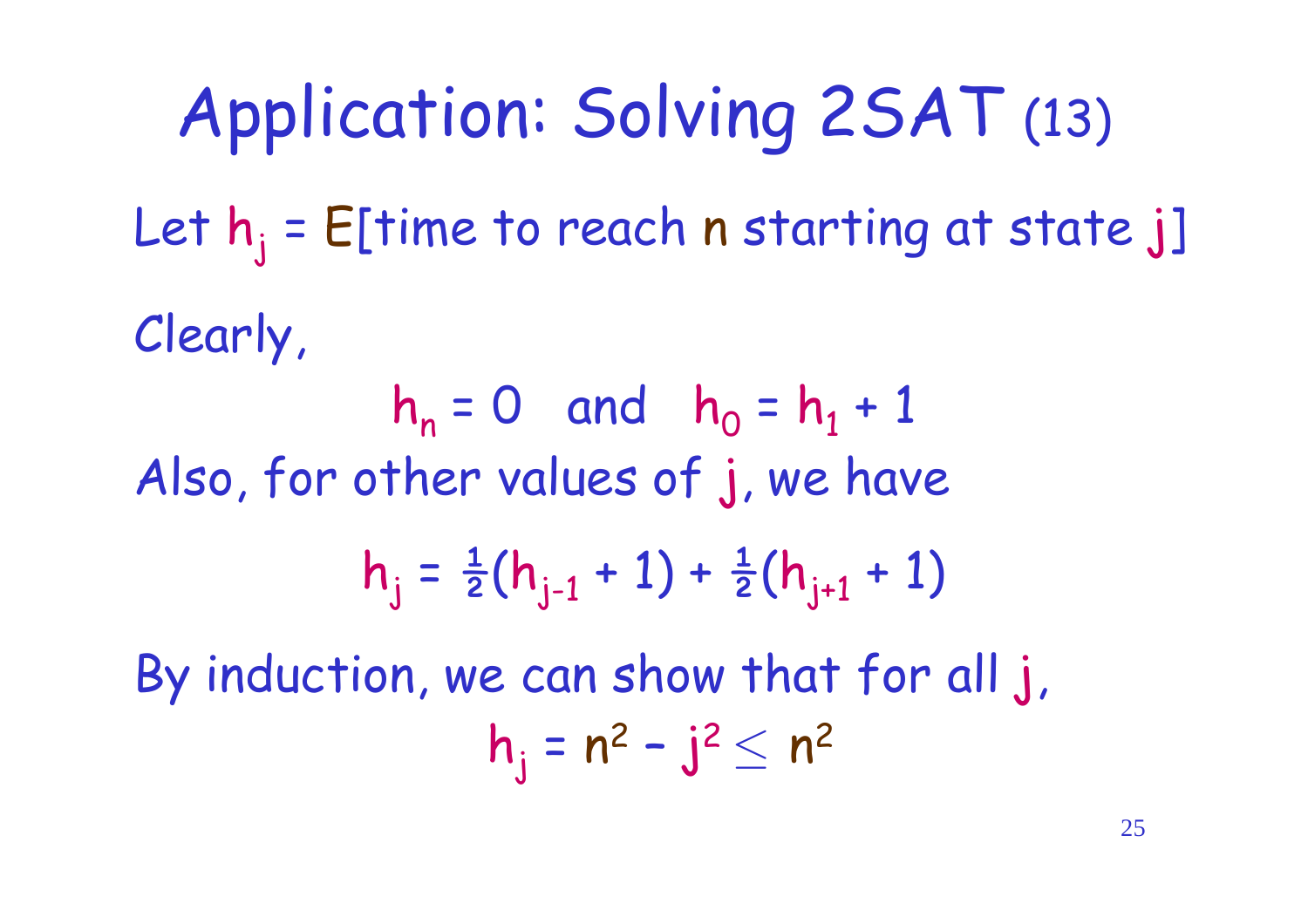## Application: Solving 2SAT (13)

• Combining with previous argument :  $E[$  time for X to reach n starting at  $X_{0}]$  $\leq$  E[time for Y to reach n starting at  $Y_{0}$ ]

 $\leq n^2$ , which gives the following lemma:

Lemma: Assume that F has a satisfying assignment. Then, if the algorithm is allowed to run until it finds a satisfying assignment, the expected number of iterations is at most n 2